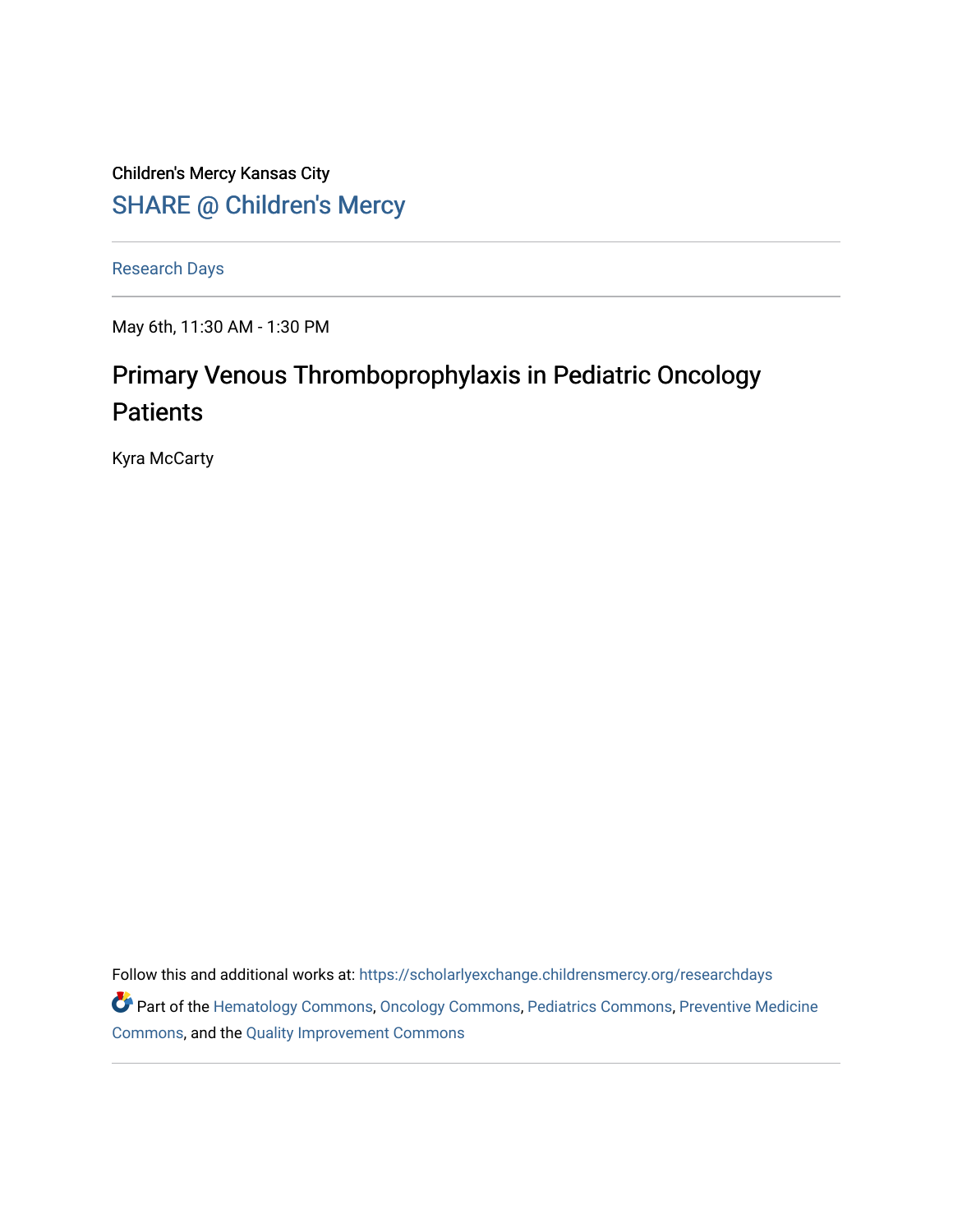# **Primary Venous Thromboprophylaxis in Pediatric Oncology Patients**

**Submitting/Presenting Author (must be a trainee):** Kyra McCarty, DO **Primary Email Address:** kmccarty@cmh.edu

⎕Medical Student X **Resident/Psychology Intern (≤ 1 month of dedicated research time)**   $\Box$ Resident/Ph.D/post graduate ( $> 1$  month of dedicated research time) ⎕**Fellow** 

**Primary Mentor (one name only):** Lauren Amos, MD **Other authors/contributors involved in project:**

**IRB Number:** STUDY00001874

**Describe role of Submitting/Presenting Trainee in this project (limit 150 words):** Dr. McCarty is the principal investigator on this project.

# **Background, Objectives/Goal, Methods/Design, Results, Conclusions limited to 500 words**

# **Background:**

The Virchow's Triad principles of venous stasis, endothelial damage, and hypercoagulability are all features of malignancy and contribute to the increased risk venous thromboembolism (VTE) seen in oncology patients. Additionally, certain chemotherapy treatments, presence of a central venous catheter and immobility are also intrinsically associated with malignancy diagnoses and exacerbate this risk. However, much debate exists over the use of thromboprophylaxis in the pediatric population, primarily due to lack of evidence regarding safety and efficacy, primarily the risk of major bleeding. Multiple retrospective studies have attempted to identify the primary risk factors for VTE in this pediatric oncology patient population, but little data exists regarding the use of VTE prophylaxis in pediatric oncology patients. Risk factors for VTE in pediatric oncology patients include; age greater than 12 years, obesity (BMI >30), intra-thoracic malignancy, presence of central venous catheter, receipt of asparaginase chemotherapy, receipt of steroids, personal or family history of thrombosis or thrombophilia.

# **Objectives/Goal:**

This research aims to understand the use of primary pharmacologic prophylaxis in pediatric oncology patients who are at high-risk for VTE. The primary objective in this study was to evaluate the use of primary pharmacologic thromboprophylaxis in pediatric oncology patients with known risk factor for thromboembolism. As a secondary objective, we evaluate the incidence of venous thromboembolism (VTE) in pediatric oncology patients with known risk factors for thromboembolism.